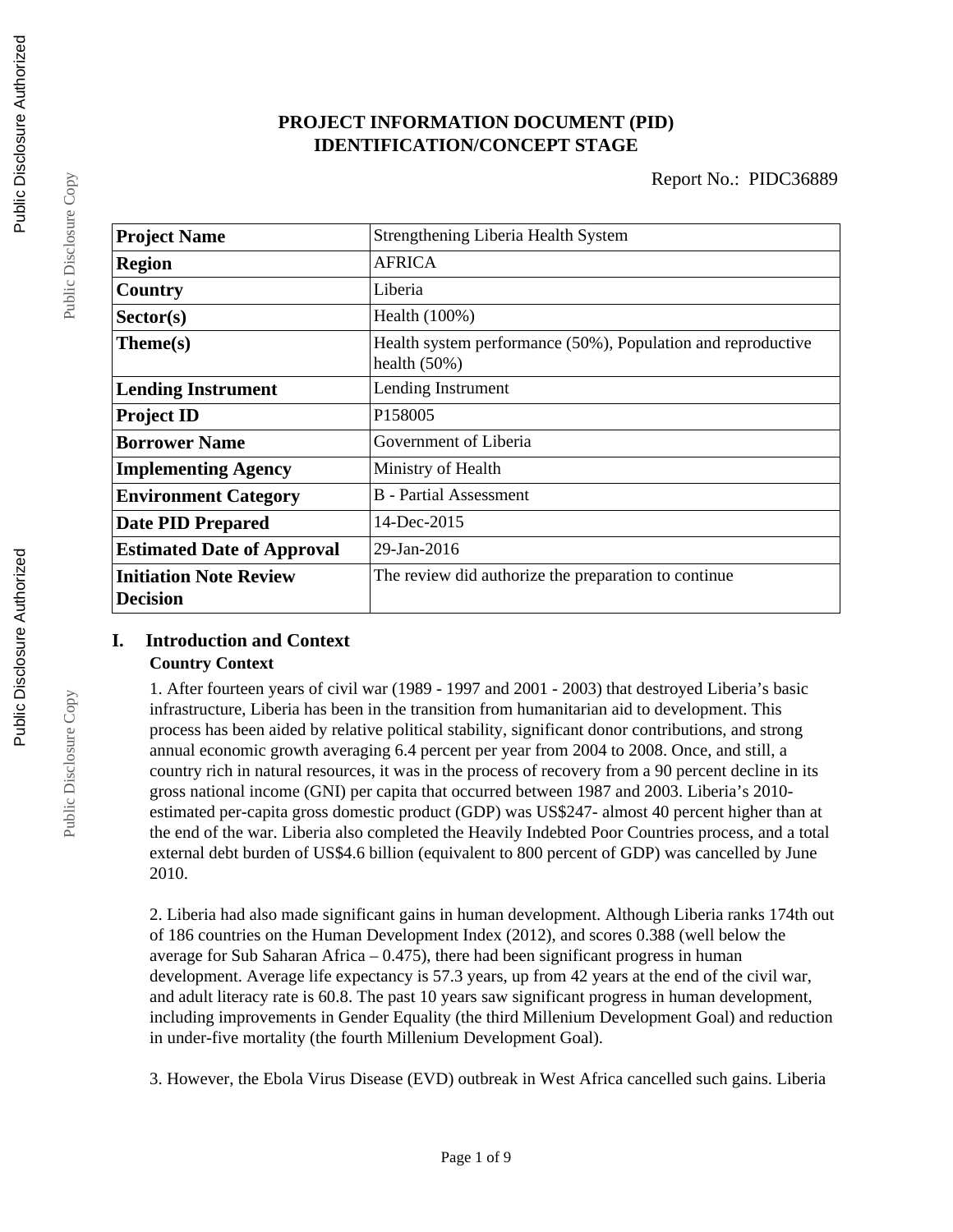is one of the three hardest hit countries by the Ebola Virus Disease (EVD) outbreak in West Africa; as of November 25, 2015, 10,675 people were infected and 4,808 died. As the numbers of persons infected, dead and affected by the disease increased astronomically, the epidemic became unprecedented in terms of scale, geographical spread and urban involvement. With the assistance of the international community, the country managed the outbreak and became Ebola free first on May 9, 2015, and again on September 3, 2015 after a resurgence of cases. However, a cluster of three new confirmed cases were reported the week of November 16, 2015, and the country is trying to contain the transmission once again. This dramatic and long-tailed EVD crisis resulted in reduced economic growth for Liberia, from a projected level of 6 percent to less than one percent for 2014, and a substantial widening of the fiscal deficit from 1.9 percent of GDP in FY13/14 to nearly 10 percent of GDP in FY14/15. In addition, the already fragile employment situation was adversely affected, with half of household heads being unemployed as a result of the impact of the Ebola crisis and hiked inflation to above 13 percent at the peak of the crisis, with adverse impacts on food vulnerability. Also, the EVD crisis severely constrained the ability of the Government of Liberia (GOL) to deliver key social services, including basic health services, thereby leading to preventable deaths.

### **Sectoral and Institutional Context**

4. Liberia's health outcomes have been improving significantly since the end of the second civil war in 2003. For example, according to the 2012 progress report, A Promise Renewed, the underfive mortality rate was 78 per 1,000 live births in 2010 in Liberia. This marks a decline of over 68 per cent from the 1990 levels of 241/1,000. This remarkable annual reduction of about 5.4 percent not only achieved the fourth Millenium Development Goal (MDG)benchmark (to reduce the underfive mortality rate by two thirds), but represented the largest decline in Africa.

5. The health sector, however, continues to face significant challenges, with the Ebola Virus Disease (EVD) outbreak eroding a number of previous gains, and in effect, weakening an already fragile health system. Deliveries by skilled birth attendants, for example, declined by 7 percent from 2013 to 2014; Antenatal care (ANC) fourth visits dropped by 8 percent; measles coverage declined by 21percent from 2013 to 2014; and health facility utilization plummeted by 40percent (5.5 visits in 2013 to 3.3 visits per inhabitant in 2014). Essential immunizations had not been carried out for more than a year, resulting in measles and meningitis outbreaks.

#### Shortage of health workers

6. Liberia's shortage of health workers is significant. This shortage runs across multiple cadres but is best illustrated by the fact that the country has one of the lowest physician densities in Sub-Saharan Africa. Even before the Ebola outbreak, there were fewer than 100 physicians estimated to be practicing in the public sector; this is well below the minimum threshold of 0.55 physicians per 1,000 population estimated to be required to ensure access to basic health services. The shortage of health workers not only contributed to, but has also been compounded by the EVD outbreak. Liberia lost 10 percent of its doctors and 8 percent of its nurses and midwives to Ebola (i.e. 8.1 percent of its health workers). These health worker deaths resulted in an estimated increase in maternal mortality of 111 percent in Liberia relative to pre-Ebola rates (Evans et al, 2015).

7. In the context of these challenges, and in light of the findings from a comprehensive National Training Institute Assessment, the Ministry of Health (MOH) developed a comprehensive seven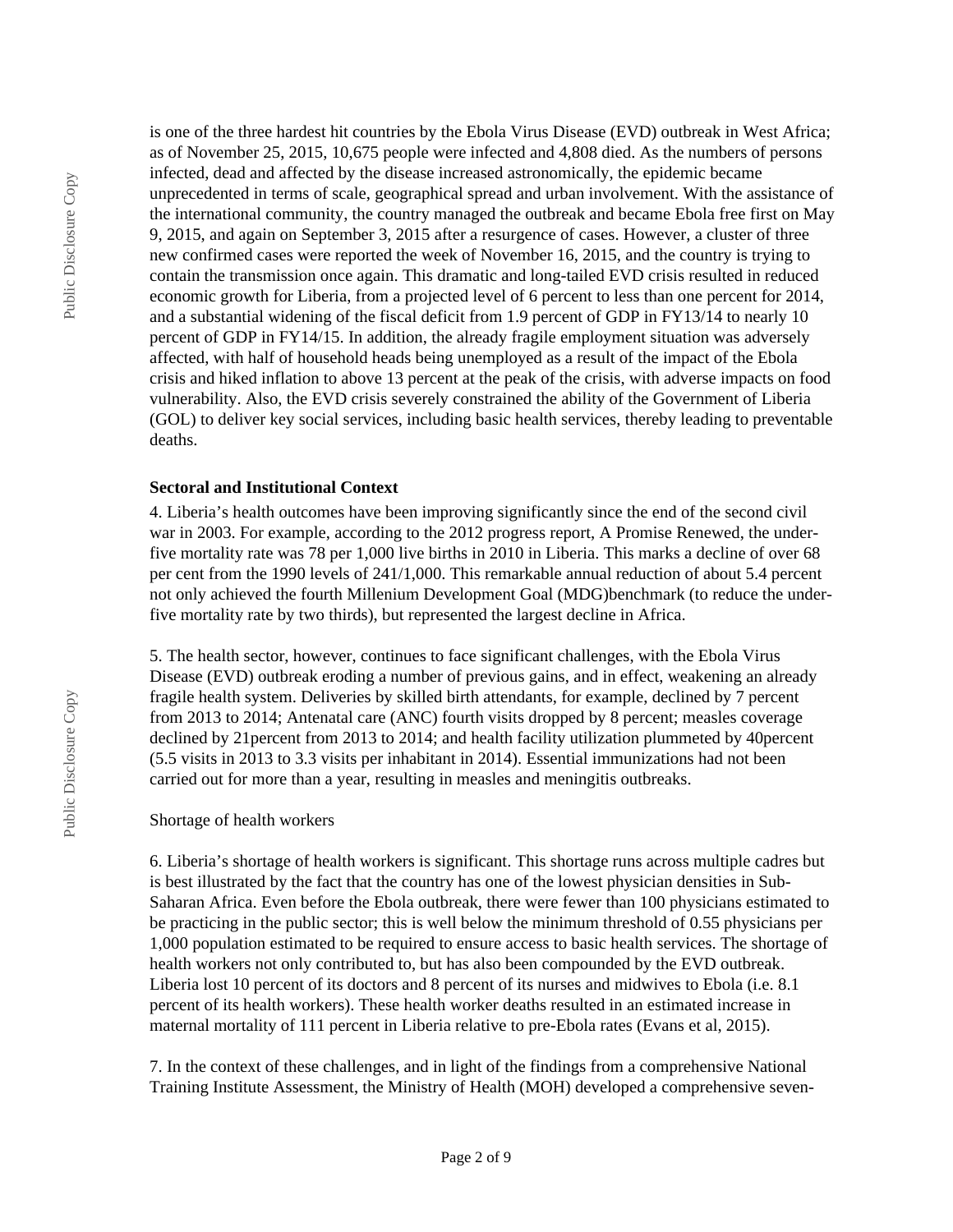year Health Workforce Program (HWP), which is a critical component of Liberia's post-Ebola recovery and a priority within the country's National Health Sector Investment Plan. The HWP is comprised of focused interventions that will: address Liberia's severe shortage of skilled birth attendants, achieve a more rational geographical distribution of clinical health workers, improve the management capacity at public sector health facilities, enhance the infrastructure and equipment at the country's clinical training environments (training hospitals), and expand community-level access to care.

8. Implementation of the health workforce program will be supported by the Bank's Emergency Ebola Response Project (EERP) and Health Systems Strengthening Project (HSSP) Additional Financing. In addition, the United States Agency for International Development (USAID) have committed US\$10-12 million to midwifery training. However, there are significant gaps, including support to the medical school. It is against this backdrop that the first component of this project aims to strengthen Liberia's health workforce by strengthening the educational institutions and training environments necessary to increase the production of physicians.

#### Lack of maternal death surveillance

9. The maternal mortality ratio (MMR) in Liberia is high - an estimated 770 per 100,000 in 2010. According to the 2013 Liberia Demographic and Health Survey (LDHS) report, adult mortality is higher among women than men (4.9 female deaths and 4.1 male deaths per 1,000 population respectively). Despite consolidated efforts, maternal deaths account for 38 percent of all deaths to women aged 15-49, the vast majority from preventable pregnancy-related conditions.

10. This very high maternal mortality is a clear manifestation of the limited access to and utilization of emergency obstetric and newborn care (EmONC) services. In 2010, the Liberia Emergency Obstetric and Newborn Care (EmONC) needs assessment revealed an unacceptably low number of health facilities with the capacity to perform signal functions required to provide basic and lifesaving interventions to women and girls with birth and pregnancy complications. The need to ensure the availability of required skilled human resource and effective mentoring and supervision is essential to performing interventions that contribute to maternal mortality reduction. These effective evidenced-based interventions are well-known and documented to significantly reduce maternal mortality.

11. The high maternal mortality is also compounded by a very weak Maternal Death Surveillance and Response (MDSR) System. The MDSR System is a form of continuous surveillance that links the health information system and quality improvement processes from local to national levels. This includes the routine identification, notification, quantification and determination of causes and preventability of all maternal deaths, as well as the use of this information to respond with actions that will prevent future deaths among women and girls. In Liberia, maternal deaths have been incorporated into the surveillance and reporting system. However, despite this, the current system has been unable to report the true magnitude of the situation, let alone respond in a timely and effective manner. There is gross underreporting, weak community linkages and partnership, and insufficient monitoring of the current system.

12. It is against this backdrop that the second component, which seeks to improve reproductive, maternal, neonatal, and child health services delivery, places a great deal of emphasis on MDSR.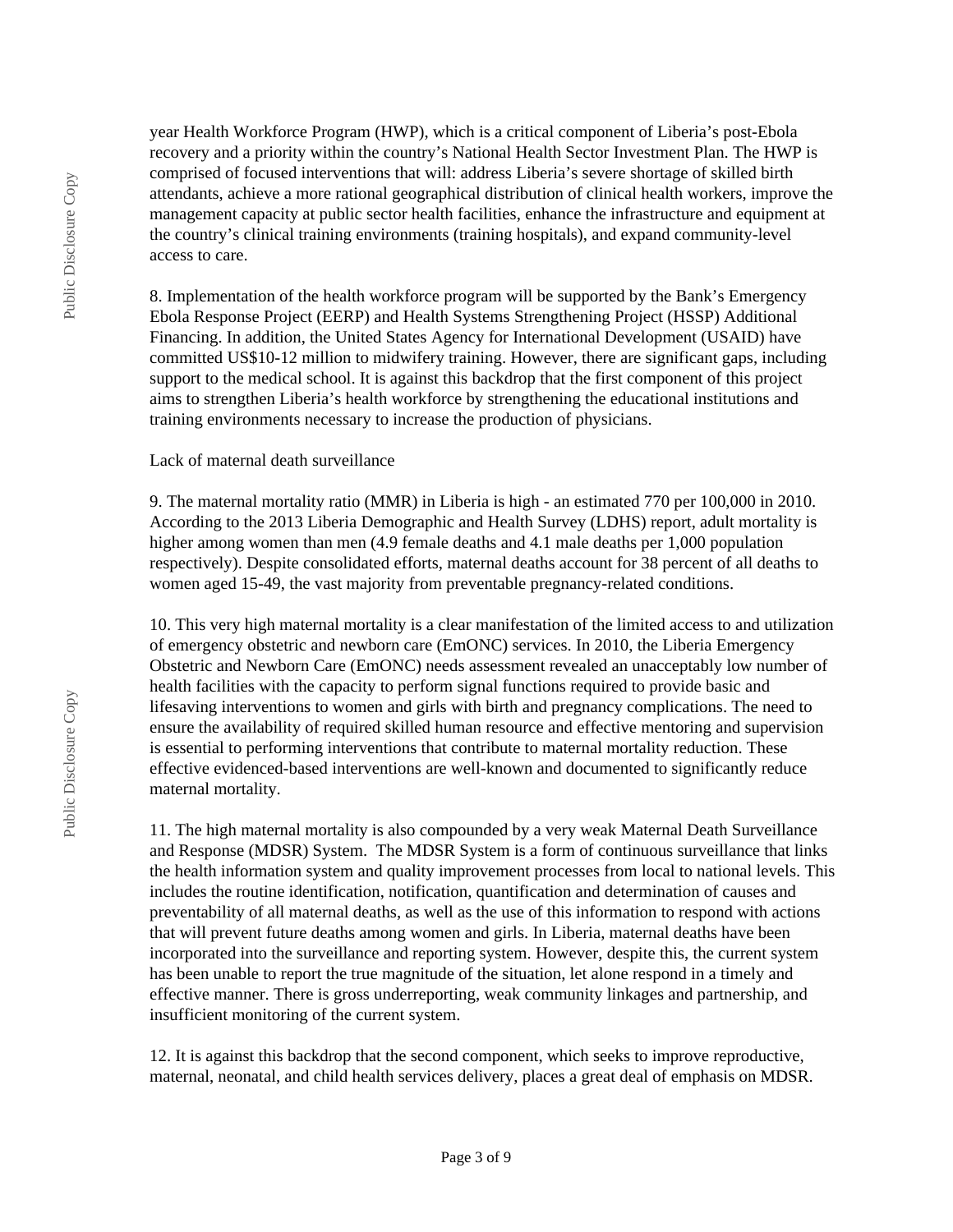#### **Relationship to CAS/CPS/CPF**

Relationship to country strategies and other available support

13. The proposed project responds directly to the impact of the EVD outbreak, and is an integral part of the "Investment Plan for Building a Resilient Health System: 2015 to 2021" that was developed and approved by the Government of Liberia (GOL) as the national health sector recovery plan, and endorsed by development partners (DPs) during the World Bank Spring Meetings. A "Fitfor-purpose health workforce" is one of the three top priority pillars in the Investment Plan. The main support to implementation of this pillar will be provided by the World Bank's Ebola Emergency Response Project (EERP) and Health Systems Strengthening Project (HSSP), as well as the support from USAID. The Bank's EERP and HSSP focus on the Post Graduate Medical Residency Program (GMRP) and the community health worker (CHW) programs, and USAID has committed US\$10-12 million to support midwifery and nursing training institutions. The support to A.M. Dogliotti (AMD) College of Medicine, Liberia's only medical school, is a clear gap in such support, and mutually supplementary to the support to GMRP, e.g., as they share faculty to be deployed through the GMRP support by EERP.

14. Support to EmONC and MDSR is also a part of the country's Investment Plan across different pillars such as: "Epidemic preparedness, surveillance and response system"; "Enhancement of quality service delivery systems"; and "Comprehensive information, research and communication management". MDSR supported by this component through the United Nations Population Fund (UNFPA) is one of the pillars in the country's recently developed Civil Registration and Vital Statistics (CRVS) Investment Case. It also complements efforts in the inchoate integrative surveillance structures that seek to ensure a strong disease surveillance system. Further, the support to EmONC will complement the CHW program and performance based financing (PBF) support to primary and secondary facilities through EERP and HSSP as well as the USAID programs, as it builds strong referral links and provides capacity building support where PBF strengthens motivation and accountability.

Relationship to Country Partnership Strategy (CPS)

15. This project relates directly to the health section of the Liberia CPS (FY 13-17). The CPS states that the country development goal for health is to increase access and utilization of quality health services and deliver them closer to communities. The CPS clearly identifies inadequately skilled health workers as a major obstacle to this goal. In this spirit, CPS outcome 7 is to improve the capacity of health service delivery in selected secondary-level health facilities. The first component of this project speaks directly to these issues by focusing on health workforce production through strengthening the medical school (AMD) functions. The project's intended results are that medical education and training is re-launched at AMD and that the AMD skills lab is functional and operational.

16. The CPS also identifies a lack of skilled-birth-attendants and low quality of care as obstacles to achieving the country development goal for health. The CPS states that maternal and child death audits will be carried out as a crucial means of monitoring success. The second component of this project speaks to these issues in that it aims to contribute to the reduction of maternal and neonatal mortality through a strong MDSR system and a more effective delivery of EmONC services to women and girls in Liberia. The full details of the intended interventions are outlined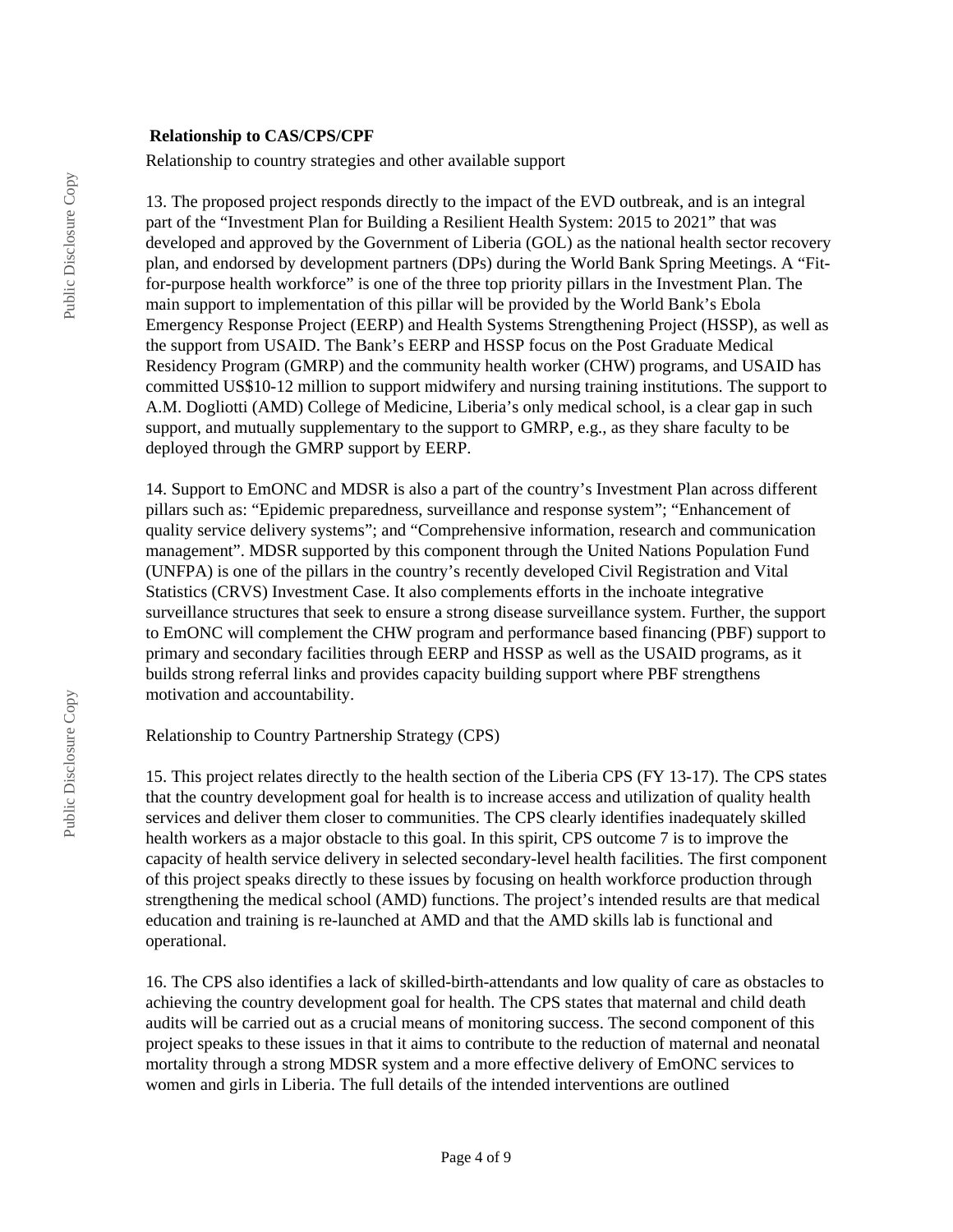# **II. Project Development Objective(s)**

## **Proposed Development Objective(s)**

17. The proposed Project Development Objective (PDO) is to contribute to the improvement of maternal and neonatal health services through strengthening of the medical school functions and health facility and community services in target counties.

## **Key Results**

Component 1 (US\$2.3 million): Strengthening of medical school (AMD) functions

18. Expected Results are as follows:

(i) AMD, including skills lab functional, equipped with necessary equipment and supplies.

Component 2 (US\$2.3 million): Support to improve reproductive, maternal, and neonatal health services delivery

19. Expected Results are as follows:

(i) Increase access to and utilization of comprehensive maternal health services, including EmONC and family planning at 15 fully functional EmONC facilities including hospitals in 6 underserved counties .

(ii) Improve the technical skills and capacity of health care providers and training institutions to provide quality services and Human Resource for comprehensive maternal health

(iii) Improve Maternal Death Surveillance and Response (MDSR) at District and County levels in all 6 Counties

(iv) Improve the capacity of community health structures (Community Health & Development Committee (CHDC) and Community Health Committee (CHC)) to deliver and monitor maternal health service provision in targeted catchment communities

Component 3 (US\$0.3 million): Grant management and monitoring and evaluation (M&E).

20. Expected Results are as follows:

(i) Timely and accurate monitoring of grant results indicators

(ii) Submission of grant reports according to agreed schedule

# **III. Preliminary Description**

# **Concept Description**

Component 1 (US\$2.3 million): Strengthening of medical school (AMD) function

21. This project aims to strengthen Liberia's health workforce by strengthening the educational institutions and training environments necessary to increase the production of physicians. A meaningful increase in the presence of Liberian medical doctors can be achieved by focusing on discrete and targeted interventions at Liberia's one medical school, the A.M. Dogliotti College of Medicine (AMD) and at the teaching hospitals to which AMD will send its students for clinical training.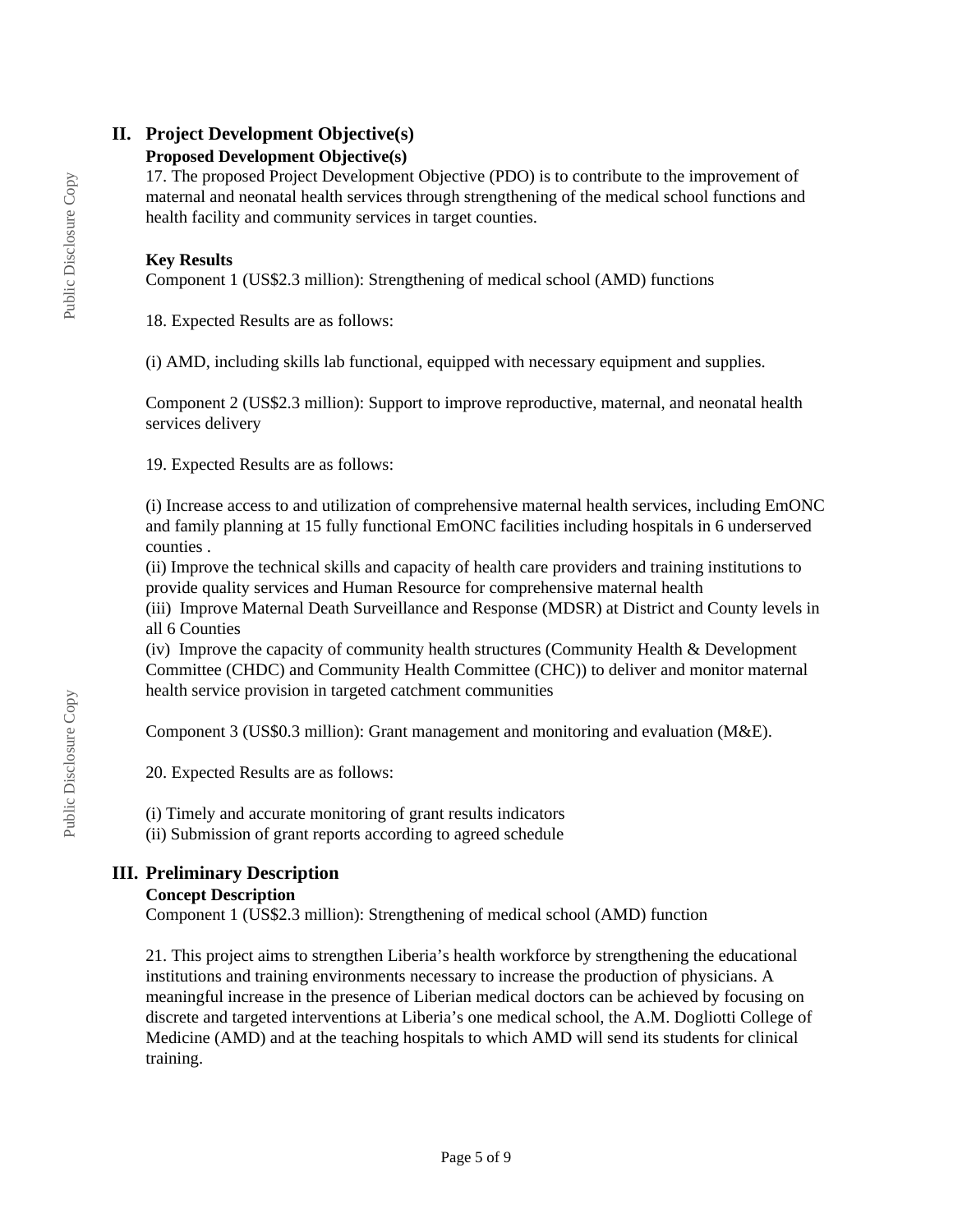22. Specifically, activities proposed under this component will aim to transform AMD into a stateof-the-art medical school with targeted improvements to its operations, infrastructure, learning environments, and living spaces. In addition, grant funding will be used to equip at least one of the designated teaching hospitals with essential medical equipment and supplies needed for quality clinical teaching.

23. The deliverables and potential activities under this component are described below:

24. Deliverable 1: One functional and operational medical school with the capacity to provide medical education and training to medical students.

(i) Essential medical equipment and supplies necessary for the delivery of quality education at AMD procured.

(ii) AMD skills lab and training environment planning completed and equipment procured.

(iii) Vehicles procured to transport students from AMD to the clinical sites.

(iv) Clinical equipment and medical supplies procured and installed in at least one selected teaching hospital.

25. Deliverable 2: One functional and operational medical school with the capacity to properly house medical students and accommodate faculty.

(i) Dormitories and dining hall at AMD expanded and renovated to accommodate all medical students and to meet students' basic living needs.

(ii) Faculty accommodation and offices renovated/built at AMD.

(iii) Classroom and lecture hall space expanded at AMD to accommodate more students and make progress towards accreditation.

Component 2 (US\$2.3 million): Support to improve reproductive, maternal, and neonatal health services delivery

26. This component aims to strengthen the capacity of the national health system in the reduction of maternal and newborn mortality. Knowledge from high impact evidence-based interventions that are known to have significantly contributed to the reduction of maternal mortality in similar contexts will be used. Activities will build on existing systems and structures at all levels of the healthcare delivery; and will support initiatives that ensure coordination, capacity development for maternal health services including death surveillance and response, and meaningful community engagement and monitoring mechanisms.

27. Specifically, activities proposed under this component will increase access to and utilization of comprehensive maternal health services including EmONC and family planning, improve the technical skills and capacity of health care providers and training institutions to provide quality services, improve MDSR at the District and County levels in all eight counties, and improve the capacity of community health structures to deliver and monitor maternal health service provision in targeted catchment communities.

28. The deliverables and list of potential activities under this component are described below. The activities will be prioritized for each health facility based on its needs:

29. Deliverable 1: 15 health facilities including hospitals are supported to provide comprehensive maternal health care including EmONC services.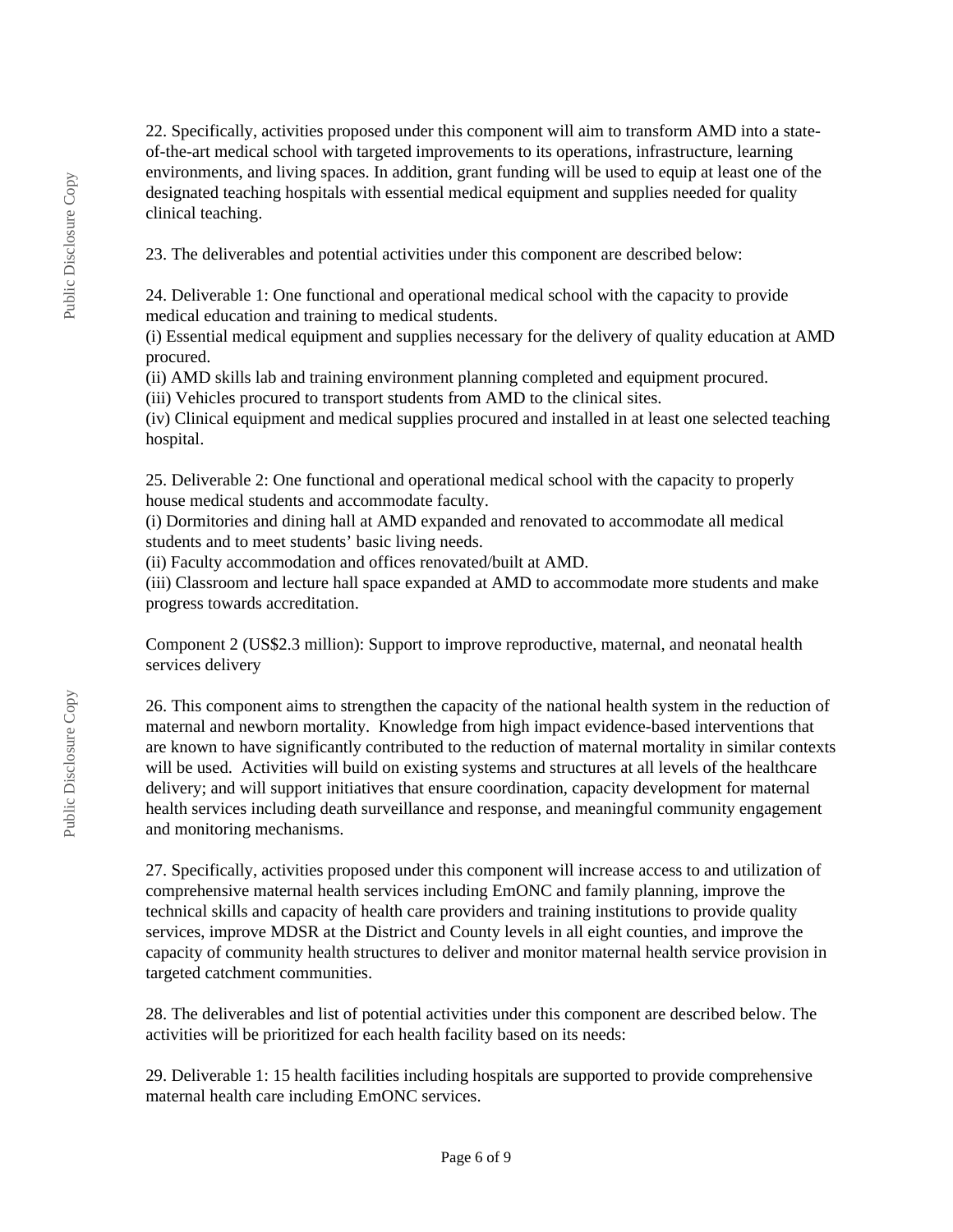(i) Procure and distribute essential equipment, lifesaving drugs, contraceptives and medical supplies for all health facilities;

(ii) Procure transportation and communication equipment to improve the referral system in selected health facilities and catchment areas;

(iii) Procure and install solar equipment to provide 24 hour electricity for the provision of quality maternal health services in selected referral centers;

(iv) Improve the supply of essential drugs through robust and innovative approach using mobile technology to avoid stock-out of essential drugs and contraceptives;

(v) Conduct supportive supervision and monitoring of Comprehensive Maternal and Newborn health services in targeted facilities and communities;

30. Deliverable 2: Ensure the availability of skilled providers in all health facilities 24 hours a day, seven days a week through training and deployment of midwives to targeted health facilities (i) Using the EPHS report and via desk review, identify needed human resource gaps in health facilities, consider recruitment and deployment of required number of midwives;

(ii) Conduct new and refresher trainings for 150 skilled providers in various topics in maternal health and EmONC including; EmONC/Life Saving Skills, Helping Baby Breathe /Helping Mothers Survive, Family Panning, Infection Prevention and Control;

(iii) Conduct refresher trainings for Instructional staff in demonstration and use of laboratory materials to improve the clinical skills of pre-service cadres;

31. Deliverable 3: The National MDSR strengthened and expanded to district and community levels to provide reliable data on maternal deaths

(i) Develop an innovative approach using mobile technology to ensure timely identification and notification of maternal deaths at community and district levels in a way that ensures timely review and response in two out of eight counties

(ii) Provide technical and financial support to strengthen the capacity of the existing MDSR system in line with international standards

(iii) Establish multi- and inter-sectorial partnership in the implementation of effective MDSR at all levels

(iv) Create awareness and sensitization on MDSR through multimedia and other traditional community communication channels

32. Deliverable 4: 15 catchment communities' health structures are established with strong leadership to deliver and monitor maternal health service provision and MDSR

(i) Train and equip Contact Tracers that transition into Community Health Workers (CHW) to provide community based outreach maternal health services as well as the distribution of Family Planning commodities

(ii) Provide capacity building to CHDCs in targeted catchment communities to monitor reproductive health services at community and health facility levels

(iii) Create awareness and sensitization on maternal health services through multimedia and other traditional community communication channels

Component 3 (US\$0.3 million): Grant management and monitoring and evaluation (M&E)

33. This component covers the operational costs associated with effectively managing, monitoring and evaluating grant activities. Specifically, support will be provided to the on-going- World Bank supported- Project Implementation Unit (PIU), which will be responsible for all day-to-day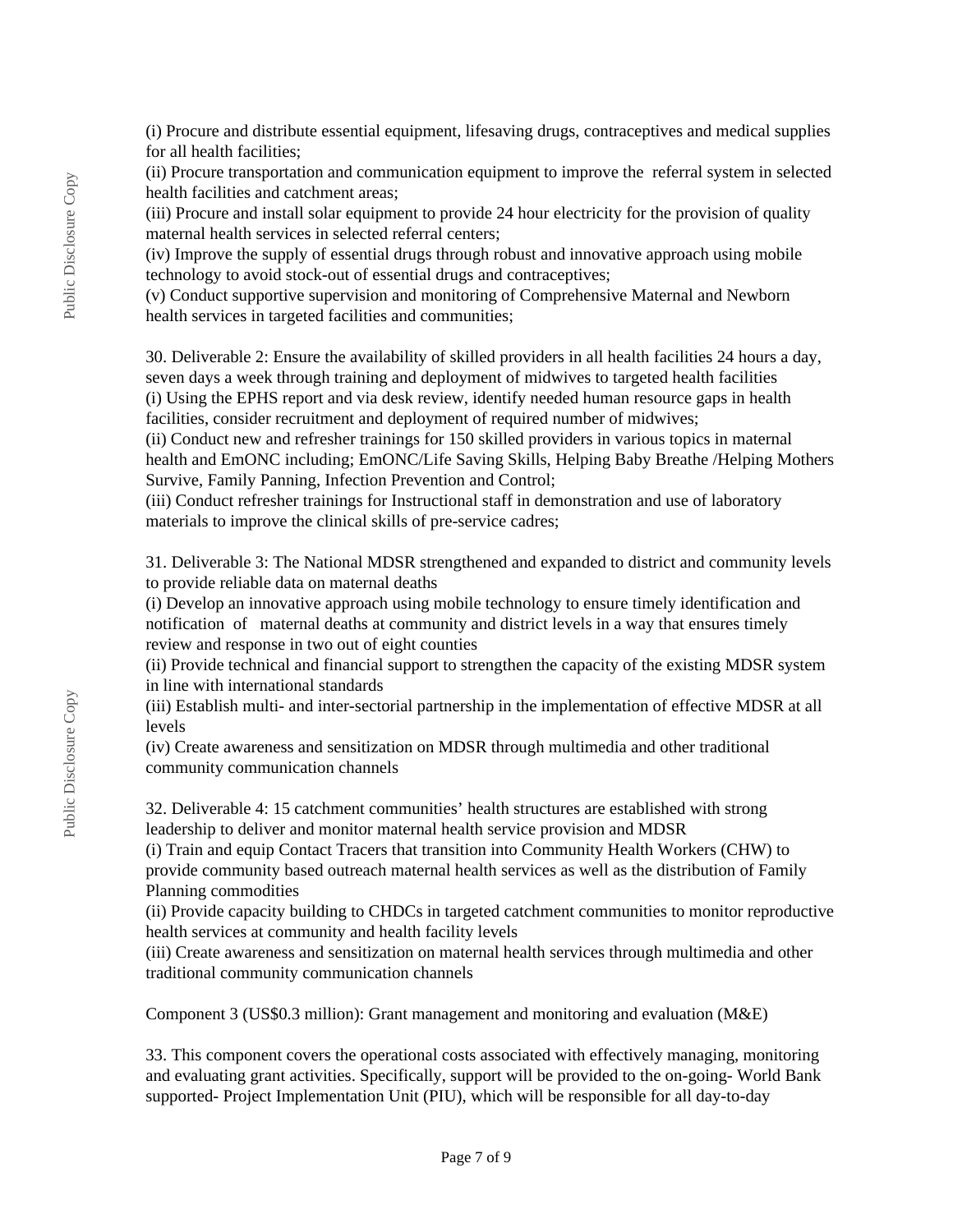activities associated with the grant, as well as procurement, fiduciary management, auditing and grant monitoring activities (including any surveys). The PIU will also be responsible for ensuring necessary monitoring and evaluation (M&E) activities at grant baseline, mid-line and end-line.

34. The deliverables and list of potential activities under this component are described below.

35. Deliverable 1: Strengthened capacity of the PIU to monitor, evaluate, and report on project implementation progress to inform decision-making.

(i) Develop a monitoring framework and work plan and ensure that activity implementations is timely and responsive at various levels

(ii) Recruit and deploy project staff to monitor project implementation and reporting

(iii) Procure logistics to conduct effective monitoring of project implementation

(iv) Develop and disseminate periodic reports on project implementation

(v) Conduct project evaluation and disseminate report

# **IV. Safeguard Policies that Might Apply**

| Safeguard Policies Triggered by the Project    | Yes | N <sub>0</sub>            | TBD |
|------------------------------------------------|-----|---------------------------|-----|
| Environmental Assessment OP/BP 4.01            | x   |                           |     |
| Natural Habitats OP/BP 4.04                    |     | x                         |     |
| Forests OP/BP 4.36                             |     | $\boldsymbol{\mathsf{x}}$ |     |
| Pest Management OP 4.09                        |     | x                         |     |
| Physical Cultural Resources OP/BP 4.11         |     | ×                         |     |
| Indigenous Peoples OP/BP 4.10                  |     | x                         |     |
| Involuntary Resettlement OP/BP 4.12            |     | x                         |     |
| Safety of Dams OP/BP 4.37                      |     | $\boldsymbol{\mathsf{x}}$ |     |
| Projects on International Waterways OP/BP 7.50 |     | ×                         |     |
| Projects in Disputed Areas OP/BP 7.60          |     | ×                         |     |

## **V. Financing** *(in USD Million)*

| Total Project Cost:                   | 4.9 | Total Bank Financing: 0 |        |
|---------------------------------------|-----|-------------------------|--------|
| Financing Gap:                        |     |                         |        |
| <b>Financing Source</b>               |     |                         | Amount |
| Borrower                              |     |                         |        |
| Ebola Recovery and Reconstruction MPF |     |                         |        |

# **VI. Contact point**

## **World Bank**

Contact: Shunsuke Mabuchi<br>Title: Senior Health Speci

- Senior Health Specialist
- Tel: 458-4931
- Email: smabuchi@worldbank.org

Contact: Rianna L. Mohammed-Roberts Title: Senior Health Specialist